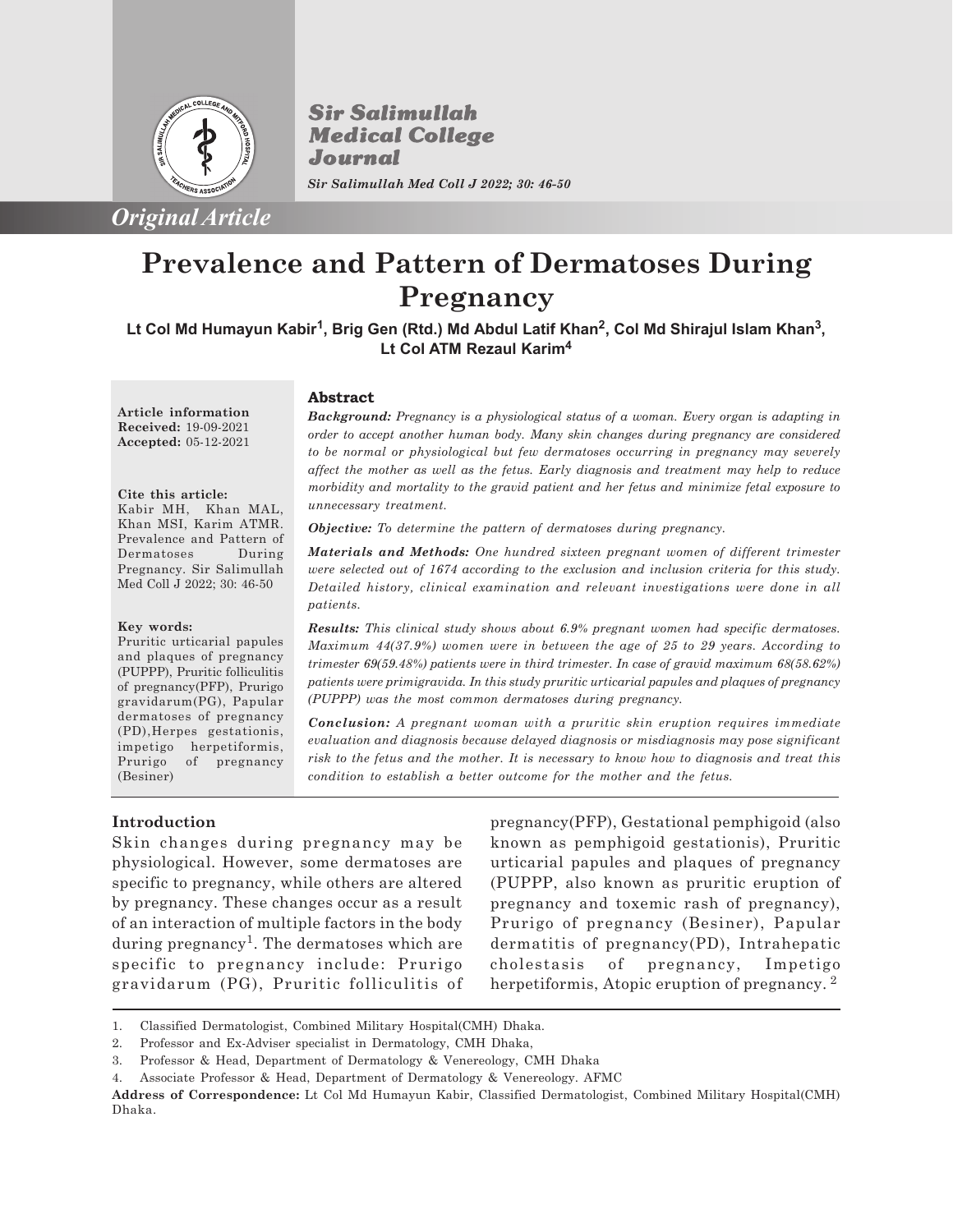# **Rationale of the Research**

Like anywhere in the world, in Bangladesh, pregnancy related dermatoses are commonly encountered clinical problem among the pregnant women. There is hardly any local data available to assess the pattern of dermatoses during different trimester of pregnancy. So, to investigate the pattern of dermatoses during different trimester of pregnancy among the pregnant women such kinds of studies are necessary in our country.

# **Materials and Methods:**

This cross-sectional study was conducted to find out the frequency and common variety of specific dermatoses in pregnancy. 116 patients were selected according to inclusion and exclusion criteria in the Department of Dermatology & Venereology, Combined Military Hospital (CMH) Chattogram from 01 May 2016 to 30 October 2017. All pregnant women of age between 20-40 yrs having no history of hormonal therapy for conceiving were included in this study. Pregnant women having associated condition like diabetes, hypertension, hypothyroidism and hyperthyroidism were excluded from the study

# **Statistical analysis**

Data analysis was performed by Statistical Package for Social Science (SPSS), version-12. Data was edited, coded and entered into the computer. Level of significance (p value) was set at 0.05 and confidence interval at 95%. Results were presented as text and tables.

# **Results**

116 pregnant women out of 1674 had been suffering from pregnancy specific dermatosis. So, in this observation about 6.9% pregnant women had dermatoses which is specific to pregnancy.

|      | Prevalence of dermatoses in pregnancy $(n-1674)$              |                                  |  |  |
|------|---------------------------------------------------------------|----------------------------------|--|--|
|      | Total number of patients Dermatoses not specific to pregnancy | Dermatoses specific to pregnancy |  |  |
| 1674 | 1558(93.10%)                                                  | 116(6.9%)                        |  |  |

**Table-I**



# **Fig.-1:** *Prevalence of dermatoses in pregnancy (n-1674)*

Table-II: shows maximum 44(37.90%) were in between the age of 25-29 years followed by 36(31.03%) in 30-34 years. 21(18.10%) patients were in 20-24 years. 15(12.90%) were in between the age of 35-40 years

| Age group   | No of patients | Percentage |
|-------------|----------------|------------|
| $20-24$ yrs | 21             | 18.10%     |
| $25-29$ yrs | 44             | 37.90%     |
| 30-34 yrs   | 36             | 31.03%     |
| $35-40$ yrs | 15             | 12.90%     |
| Total       | 116            |            |
|             |                |            |

**Table-II** *Distribution of specific dermatoses by age*



**Fig.-2:** *Distribution of specific dermatoses by age*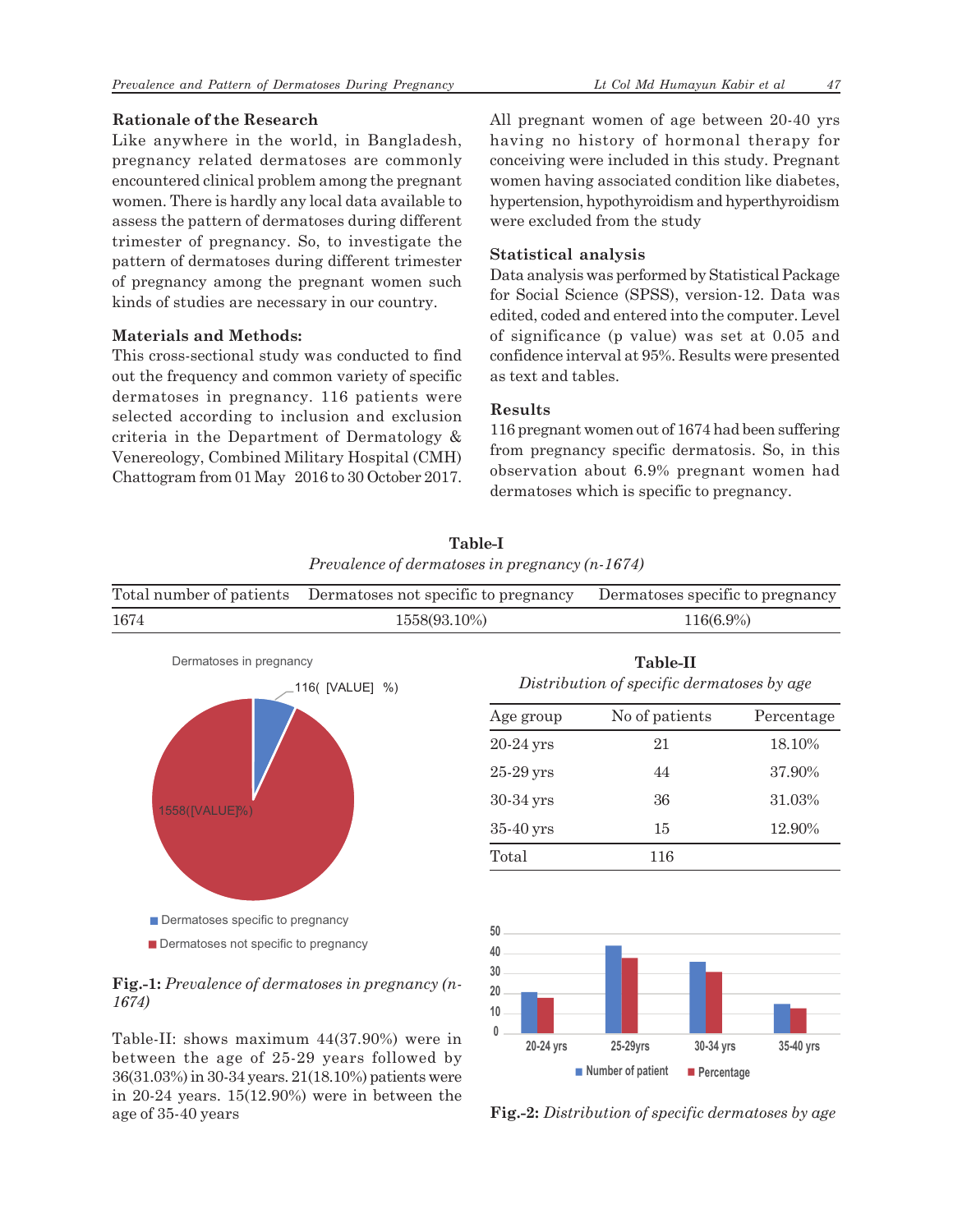| Trimester                | РG     | <b>PUPPP</b>   | PG of Besiner | <b>PFP</b> | <b>PD</b>       | All Disease |
|--------------------------|--------|----------------|---------------|------------|-----------------|-------------|
| $1st(0-12wk)$            | 00     | 0 <sup>0</sup> | 00            | 06         | 00 <sup>0</sup> | 06          |
|                          | 00.0%  | $00.0\%$       | $00.0\%$      | 20.8%      | $00.0\%$        | 5.1%        |
| $2nd(13-28$ wk $)$       | 4      | 12             | 03            | 18         | 04              | 41          |
|                          | 16.00% | 23.07%         | 60%           | 62.06%     | 80%             | 35.34%      |
| $3rd(29-40 \,\text{wk})$ | 21     | 40             | 02            | 05         | 01              | 69          |
|                          | 84.00% | 76.92%         | 40%           | 17.24%     | 20%             | 59.48%      |
| Total                    | 25     | 52             | 05            | 29         | 0 <sub>5</sub>  | 116         |

**Table-III** *Distribution of specific dermatoses by trimester (n=116)*

Table-III: shows that according to trimester, 69(59.48%) patients were in 3rd trimester followed by 41(35.34%) patients were in 2nd trimester and 6(5.1%) patients were in 1st trimester.





**Fig.-3:** *Distribution of specific dermatoses by trimester (n=116)*

**Fig.-4:** *Frequency of specific dermatoses by pregnancy (n=116)*

| Distribution of specific dermatoses by Gravida $(n=116)$ |     |        |                     |            |           |             |
|----------------------------------------------------------|-----|--------|---------------------|------------|-----------|-------------|
| Gravida                                                  | РG  |        | PUPPP PG of Besiner | <b>PFP</b> | PD.       | All Disease |
| Primi                                                    | 09  | 37     | 03                  | 16         |           | 68          |
| gravida                                                  | 36% | 71.10% | 60.00%              | 55.17%     | $60.00\%$ | 58.62%      |
| Multi                                                    | 16  | 15     | 02                  | 13         | 02        | 48          |
| gravida                                                  | 64% | 28.84% | 40%                 | 44.82%     | 40%       | 41.37%      |
| Total                                                    | 25  | 52     | 05                  | 29         | 05        | 116         |

**Table-IV**

| Table-IV: shows that in case of gravida, maximum 68(58.62%) patients were primigravida and 48(41.31%) |  |  |
|-------------------------------------------------------------------------------------------------------|--|--|
| patients were multigravida.                                                                           |  |  |

**Table-V** *Frequency of specific dermatoses by pregnancy (n=116)*

| Name of the disease                                          | Number of patient Percentage(%) |        |
|--------------------------------------------------------------|---------------------------------|--------|
|                                                              |                                 |        |
| PUPPP (Pruritic urticarial papules and plaques of pregnancy) | 52                              | 44.82% |
| <b>PFP</b> (Pruritic folliculitis of pregnancy)              | 29                              | 25%    |
| PG (Prurigo gravidarum)                                      | 25                              | 21.55% |
| PG of Besiner (Prurigo gestationis of besiner)               | 0 <sub>5</sub>                  | 4.31%  |
| PD (Papular dermatitis of pregnancy)                         | 05                              | 4.31%  |

Table-V: shows that pruritic urticarial papules and plaques of pregnancy (PUPPP) was the most common dermatoses in that about 52(44.82%) patients were suffering from PUPPP.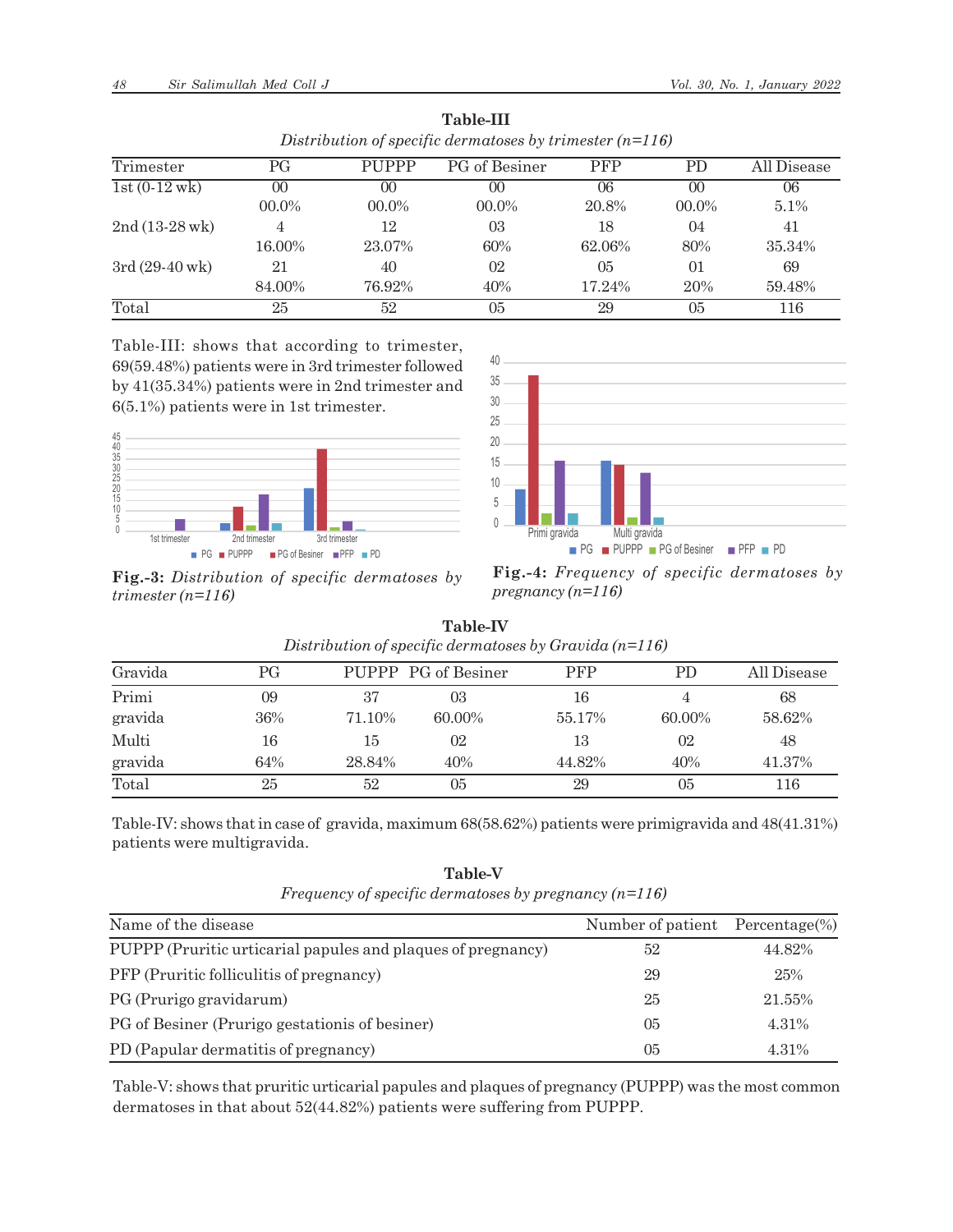

**Fig.-5:** *Frequency of specific dermatoses by pregnancy (n=116)*

### **Discussion**

In our study, 116 patients were included according to inclusion and exclusion criteria. Among the pregnant women, 6.9% were suffering from specific dermatoses, where maximum patients were in between the age of 25-29 years. Study shows most of the specific dermatoses occurred in 3rd trimester and incidence was common in primigravida. These findings are similar of the study done by Ambros-Rudolph CM 2011<sup>3</sup>.

In this study, PUPPP was the most common (44.82%) dermatoses during pregnancy, followed by PFP (25%), PG (21.55), Prurigo gestationis of Besiner (4.31%) and PD (4.31%). These findings are mostly similar in accordance with the observation of kroumpouzos et all 8.

According to the age distribution in PUPPP about 27(51.92%) patients were in between the age of 25-29 years followed by 12(23.07%) in between the age of 30-34 years, 8(15.38%) patients were in between 20-24 years and 5(9.61%) patients were between the age group of 35-40 years. In case of trimester 40(76.92%) patients in 3rd trimester and 12(23.07%) in 2nd trimester. According to the gravida, maximum 37(71.10%) patients were primigravid and 15(28.84) were multigravid.

In case of pruritic folliculitis of pregnancy (PFP), 29(25%) patients were suffering from this disease. Out of this 29 , 14(48.27%) patients were in between the age group of 25-29 years ,10(33.48%) patient were in 30-34 yrs and 05(17.24%) patient were in between 20-24 yrs. 18 patients(62.06%) were in 2nd trimester, 05(17.24%) were in 3rd trimester 06(20.80%) were in the 1st trimester. 16(55.17%) patients were primigravid and 13(44.82%) were mutligravid. These findings are mostly similar in accordance with the observation of *Vaughan- Jones SA, Hern S, Nelson-Piercy C et*  $all<sup>4</sup>$ 

In case of purigo gravidarum (PG) about 25(21.55%) patients were suffering from this disease. Maximum 12(48%) patients were in between the age group of 35-40 years followed by 05(20%) were in between 30-34 yrs , 05(20%) were in between 25-29 years and 03 (12%) patients were in between 20-24 years.Out of 25, 21(84%) were in 3rd trimester and 04(16%) patients were in 2nd trimester. 16(64%) patients were multigravid and 09(36%) patients were primigravid. These findings are mostly similar in accordance with the observation of *Wong RC, Hrahapm, wallach RC et all* 6.

In case of prurigo of pregnancy (Besiner) 05(4.31%) patients were found in which 02(40%) were within the age group of 20-24 years, 02 (40%) were within 30-34 years and 01(20%) were within 25-29 years age group. Out of 05, 03(60%) were in 2nd trimester and 02(40%) were in 3rd trimester. 03 (60%) patients were primigravid and 02(40%) were multigravid. These findings are mostly similar in accordance with the observation of *Ioannis Koutroulis, John papoutsis, George kroumpouzos* 7.

In case of papular dermatitis of pregnancy(PD), 05(4.31%) patients were found suffering from this disease in which 03(60%) were within the age group of 25-29 and 02(40%) were within 20-24 years age group. Out of 05 , 04(80%) were in 2nd trimester and 01(20%) were in 3rd trimester. 03(60%) patients were found primigravid and 02(20%) were multigravid. These findings are mostly similar in accordance with the observation of *Elizabeth J Horn, Christina D Chambers, Alan menter et all* <sup>9.</sup>

In this study we did not find any case of herpes gestationis , impetigo herpetiformis and intrahepatic cholestatic jaundice of pregnancy.

### **Conclusion**

The specific dermatoses of pregnancy represent a diverse group of intensely pruritic dermatoses. The relative rarity of those conditions, the oftenvariable clinical appearance and the lack of definitive diagnostic test has been led to confusion regarding the appropriate diagnosis and management of the specific dermatoses of pregnancy. Obtaining a detailed medical history including personal and family history of atopy, obstetric history (primigravida, multiple gestation pregnancy, similar illness in previous pregnancies) and time of onset of the current eruption (early or